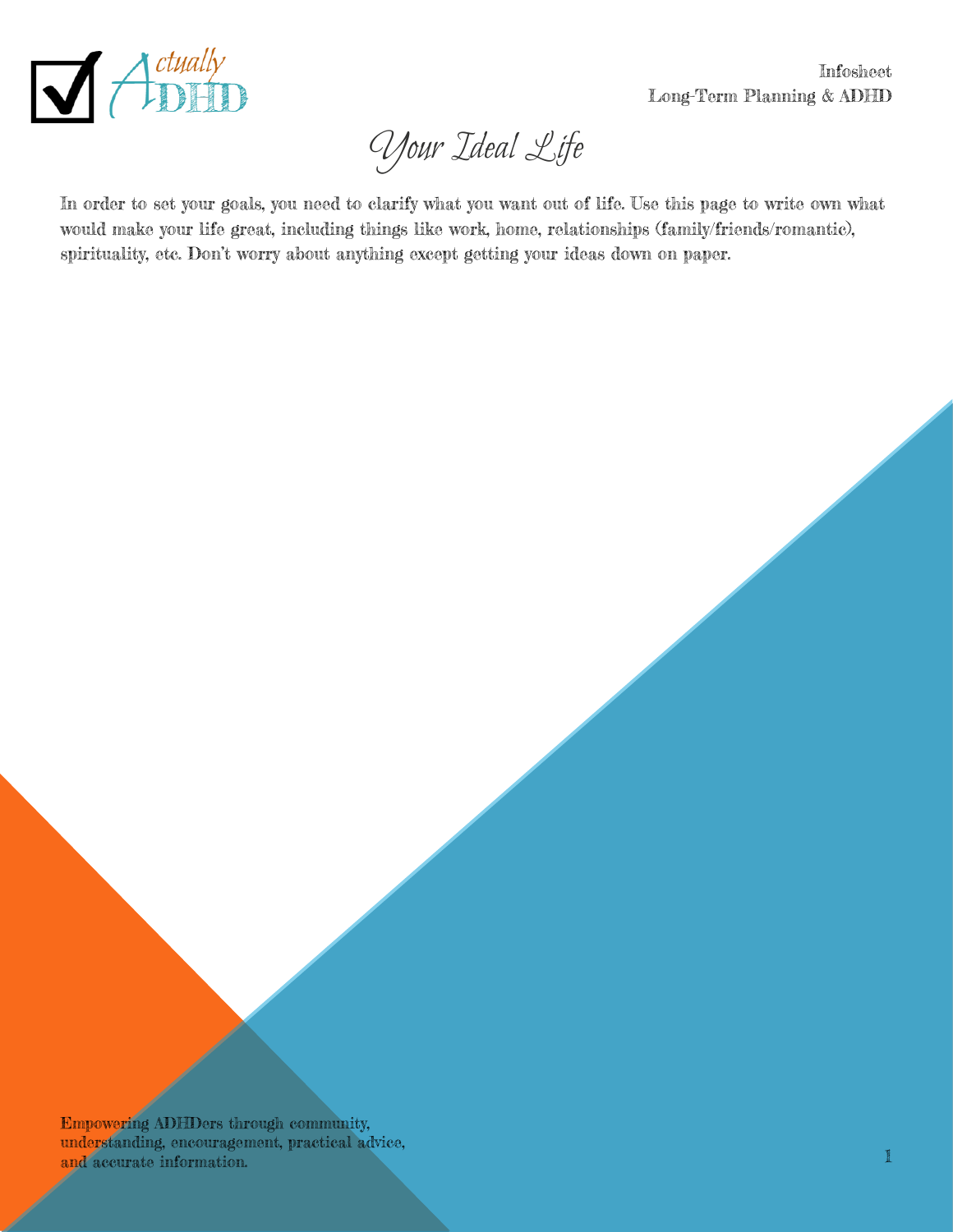

Categories

Group your ideas so that they form categories. You should have at least 3, but don't go higher than 5. List your categories here, and include notes about what ideas goo with each category. Possible categories include:

- Home
- Personal
- Work/school
- Finances
- Spirituality
- Friendships
- Family

Category:

Related ideas:

Category:

Related ideas:

Category: Related ideas:

Category: Related ideas: Category:

Category:

Related ideas:

Related ideas:

Empowering ADHDers through community, understanding, encouragement, practical advice, and accurate information. 2